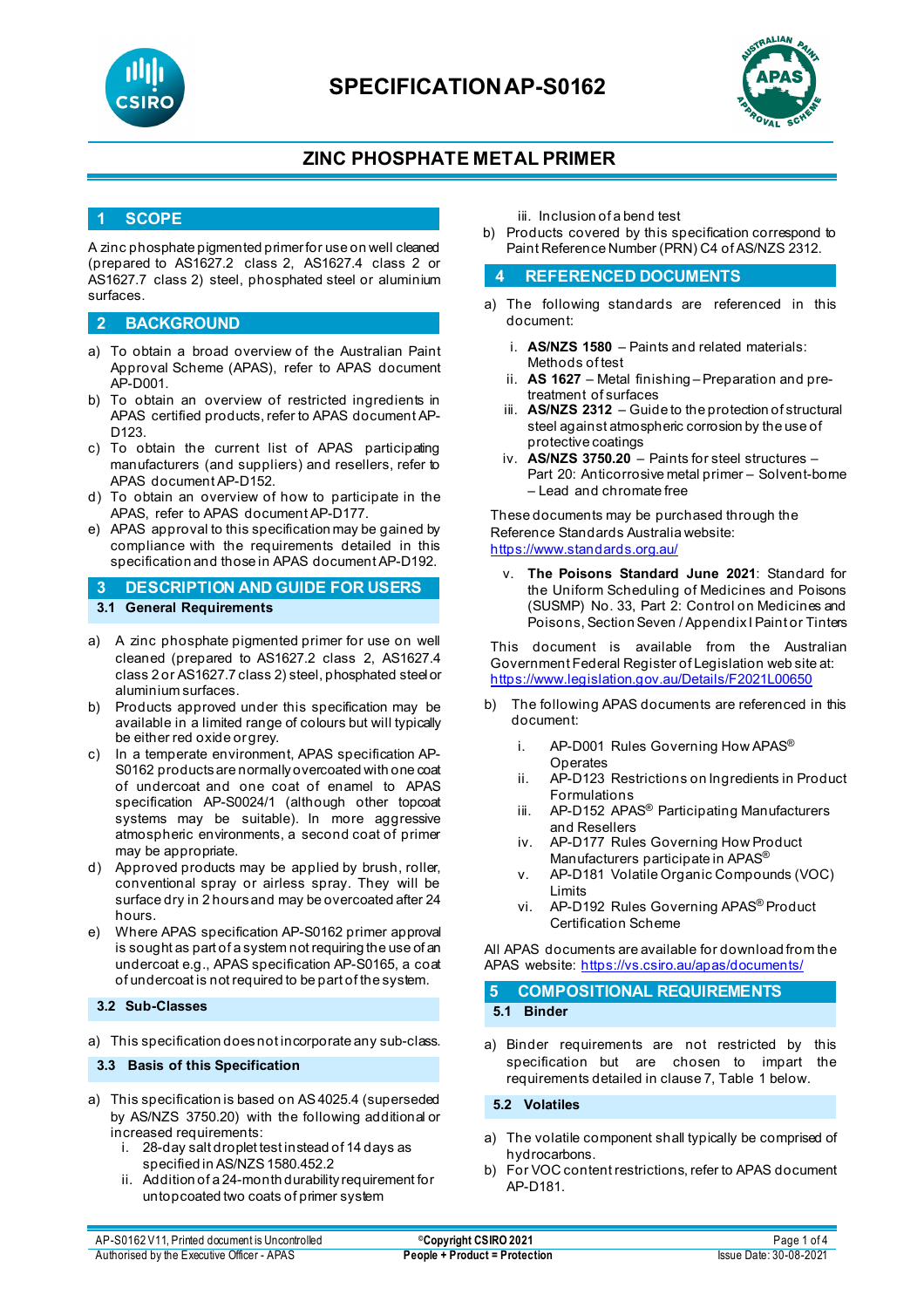



## **ZINC PHOSPHATE METAL PRIMER**

### **5.3 Pigmentation**

a) The pigmentation shall typically contain zinc phosphate dihydrate (and/or modified zinc phosphate) and other pigments necessary to achieve the required properties.

#### **5.4 Colour**

a) Normally available in red oxide or grey but other colours may also be available.

### **6 PRODUCT APPROVAL REQUIREMENTS**

**6.1 General Requirements**

a) The product and its application for approval shall comply with the relevant requirements of APAS document AP-D192 during the life of the approval.

**6.2 Technical Requirements**

- a) The product shall comply with **all** the requirements of clause 7, Table 1 below.
- b) Subject to compliance with all the requirements of this specification, the level of Approval appropriate to the application shall be given to the system.

#### **6.3 Health and Safety Requirements**

- a) The manufacturer's Safety Data Sheet (SDS) must be studied closely prior to using the product and complied with during use of the product.
- b) Since the paint contains a hydrocarbon solvent, the paint is flammable and should be stored away from all sources of heat or ignition. Containers should be resealed immediately after use and good ventilation provided during use to minimise the risk of fire or explosion and the long-term toxic effects of absorption of the vapour into the lungs.
- c) Care should be taken to avoid contact with the skin by the use of protective clothing and barrier cream. All pumping equipment should be adequately earthed. A full-face air fed respirator should be used when spraying
- d) Products intended for sale in Australia shall comply with all the requirements of the SUSMP. Products intended for sale in other countries shall comply with all local WHS and environmental requirements.
- e) The product shall comply with all requirements of clause 6.3 and 6.4 of APAS document AP-D192.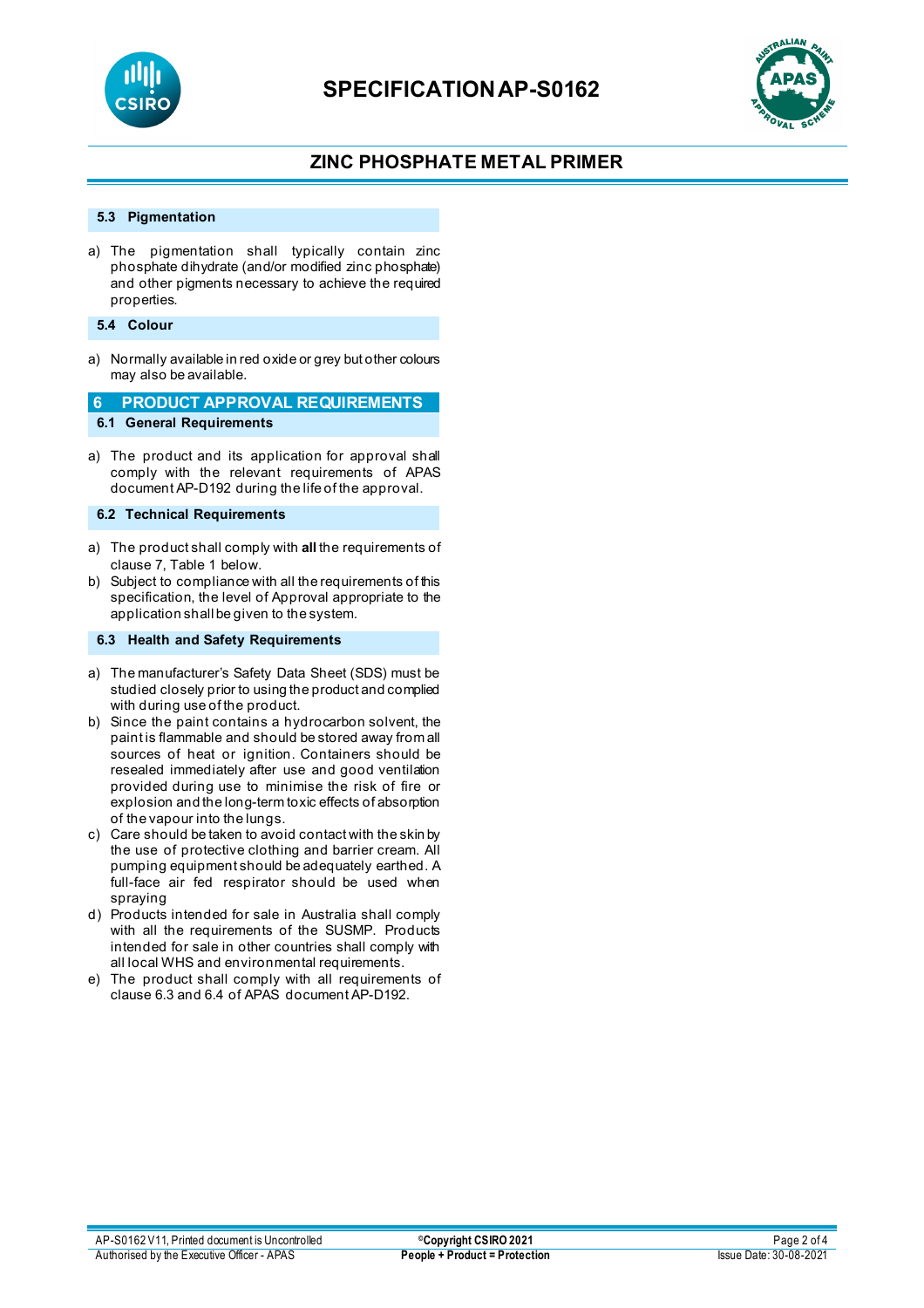



## **ZINC PHOSPHATE METAL PRIMER**

## **7 TABLE 1: PERFORMANCE PROPERTIES**

| TEST                             | <b>AS/NZS</b><br>1580<br><b>METHOD</b> | <b>REQUIREMENTS</b>                                                                                                                                                                                                                                                     |
|----------------------------------|----------------------------------------|-------------------------------------------------------------------------------------------------------------------------------------------------------------------------------------------------------------------------------------------------------------------------|
| <b>General Requirements</b>      | AS/NZS<br>3750.20                      | Shall comply with all the requirements of clause 4.3 Liquid Paint, 4.4<br>Application Properties and 4.5 Applied Film.<br>All results shall be reported.                                                                                                                |
| Recoating Properties             | 404.1                                  | To comply with AS/NZS 3750.20 except that primer shall be<br>overcoated with an oil and petrol resistant enamel or other appropriate<br>topcoat for the final coating system.                                                                                           |
| Salt Droplet Test                | 452.2<br>481.3                         | To comply with AS/NZS 3750.20 clause 4.5.7 with the except that the<br>exposure period is 672 hours (28 days).                                                                                                                                                          |
| <b>Bend Test</b>                 | 402.1                                  | There shall be no cracking or adhesion failures when a panel is bent<br>around a 6 mm mandrel.                                                                                                                                                                          |
| Specular Gloss                   | 602.2                                  | Maximum 50 units at 60°.                                                                                                                                                                                                                                                |
| Resistance to Natural Weathering | 457.1                                  | In addition to the requirements of AS/NZS 3750.20 clause 4.5.6, a<br>system of 2 coats of primer (untopcoated) shall comply with AS/NZS<br>3750.20 Table 2 after 24 months exposure in a severe marine<br>environment (category Very High [E-M marine] of AS/NZS 2312). |
| VOC Content                      | <b>APAS</b><br>AP-D181                 | Refer to APAS document AP-D181 for method and limits.<br>If the APAS specification is not listed on AP-D181, a declaration of<br>VOC content is still required.                                                                                                         |